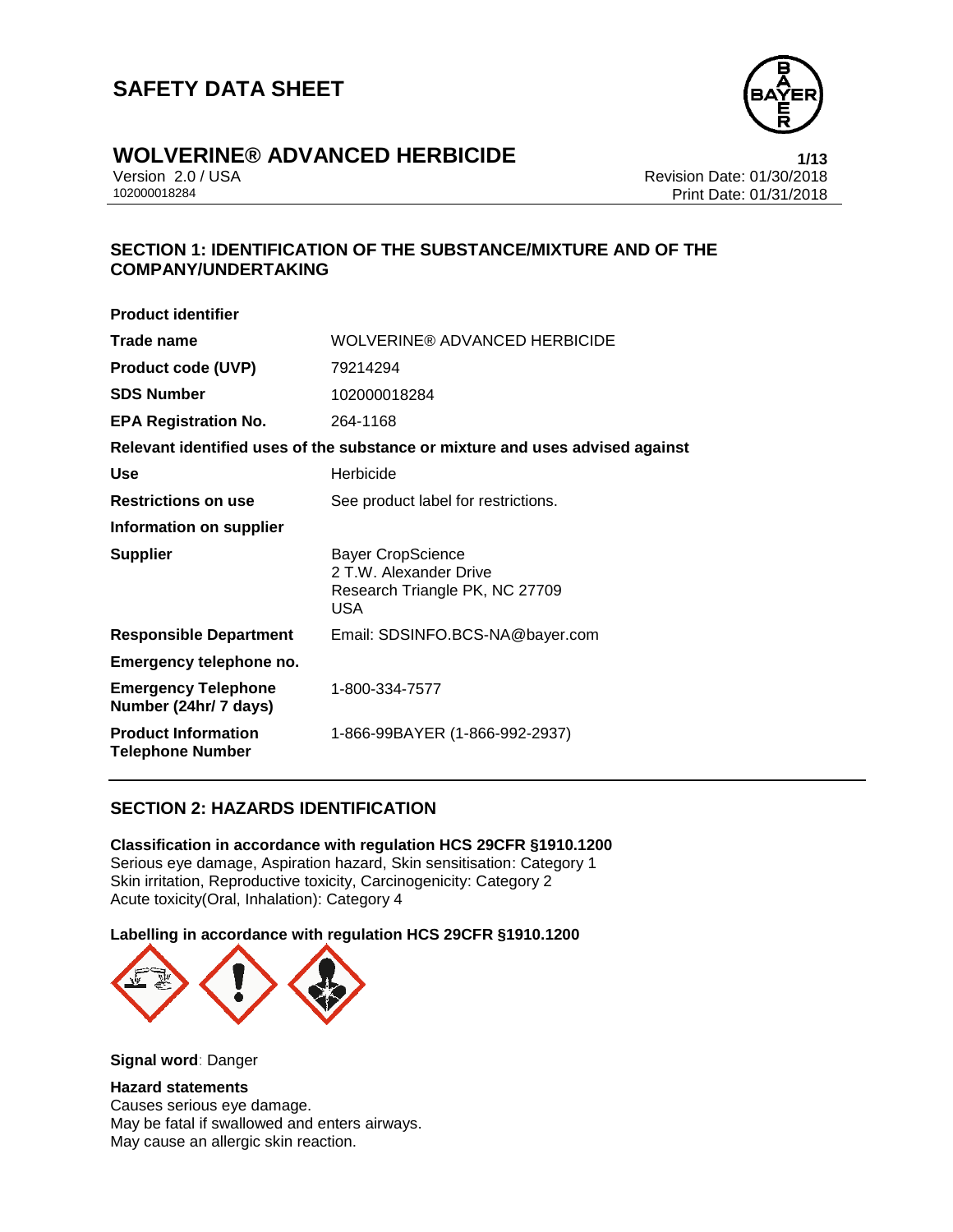

### **WOLVERINE® ADVANCED HERBICIDE 2/13**

Version 2.0 / USA Revision Date: 01/30/2018<br>102000018284<br>Print Date: 01/31/2018 Print Date: 01/31/2018

Causes skin irritation. Suspected of damaging fertility or the unborn child. Suspected of causing cancer. Harmful if inhaled. **Precautionary statements** Wear protective gloves/ protective clothing/ eye protection/ face protection. Contaminated work clothing should not be allowed out of the workplace. Avoid breathing mist/ spray. Wash thoroughly after handling. Obtain special instructions before use.

Do not handle until all safety precautions have been read and understood.

Do not eat, drink or smoke when using this product.

Use only outdoors or in a well-ventilated area.

IF IN EYES: Rinse cautiously with water for several minutes. Remove contact lenses, if present and easy to do. Continue rinsing.

Immediately call a POISON CENTER/doctor/ physician.

IF SWALLOWED: Rinse mouth. Do NOT induce vomiting.

IF ON SKIN: Wash with plenty of water/ soap.

If skin irritation or rash occurs: Get medical advice/ attention.

Specific treatment (see supplemental first aid instructions on this label).

Take off contaminated clothing and wash before reuse.

IF exposed or concerned: Get medical advice/ attention.

IF INHALED: Remove person to fresh air and keep comfortable for breathing.

Call a POISON CENTER/doctor/physician if you feel unwell.

Store locked up.

Dispose of contents/container in accordance with local regulation.

#### **Hazards Not Otherwise Classified (HNOC)**

No physical hazards not otherwise classified. No health hazards not otherwise classified.

#### **SECTION 3: COMPOSITION/INFORMATION ON INGREDIENTS**

| <b>Hazardous Component Name</b>             | CAS-No.       | <b>Concentration % by weight</b> |
|---------------------------------------------|---------------|----------------------------------|
| Bromoxynil octanoate                        | 1689-99-2     | 6.13                             |
| Bromoxynil heptanoate                       | 56634-95-8    | 5.93                             |
| Fenoxaprop-P-ethyl                          | 71283-80-2    | 4.56                             |
| Pyrasulfotole                               | 365400-11-9   | 1.50                             |
| Naphthalene                                 | $91 - 20 - 3$ | 2.0                              |
| Solvent Naphtha (petroleum), heavy aromatic | 64742-94-5    | 28.8                             |
| N,N-Dimethyl decanamide                     | 14433-76-2    | 22.2                             |
| Fatty alcohol ethoxylate                    | 78330-21-9    | 17.5                             |
| Dodecyl benzene sulphonate, calcium salt    | 26264-06-2    | 1.95                             |
| 2-Ethylhexan-1-ol                           | 104-76-7      | 1.3                              |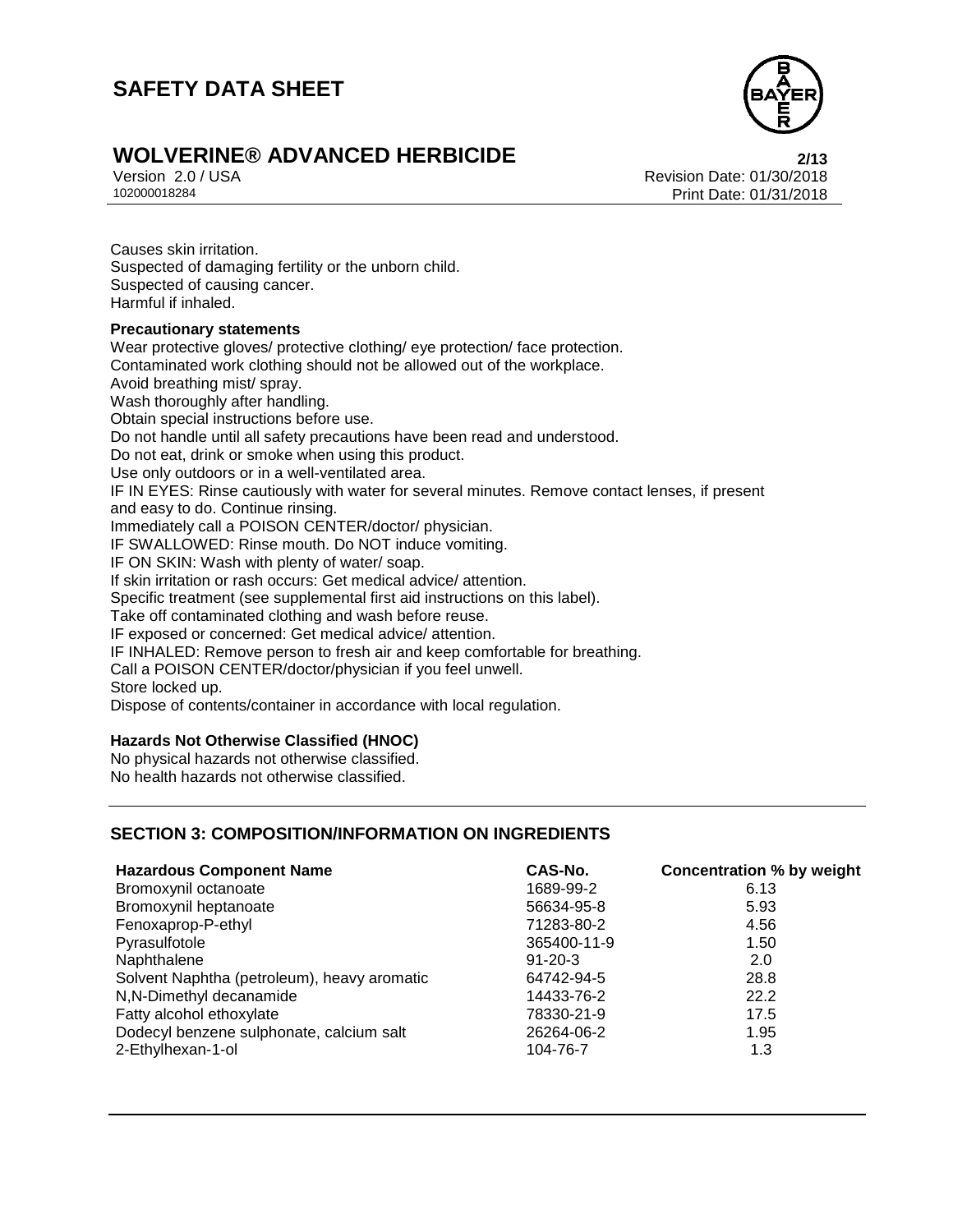

# **WOLVERINE® ADVANCED HERBICIDE**<br>Version 2.0 / USA **Presigne 2.0 / USA**

Version 2.0 / USA Revision Date: 01/30/2018<br>102000018284<br>Print Date: 01/31/2018 Print Date: 01/31/2018

#### **SECTION 4: FIRST AID MEASURES**

| <b>Description of first aid measures</b>                                   |                                                                                                                                                                                                                                                                                                           |  |
|----------------------------------------------------------------------------|-----------------------------------------------------------------------------------------------------------------------------------------------------------------------------------------------------------------------------------------------------------------------------------------------------------|--|
| <b>General advice</b>                                                      | When possible, have the product container or label with you when<br>calling a poison control center or doctor or going for treatment.                                                                                                                                                                     |  |
| <b>Inhalation</b>                                                          | Move to fresh air. If person is not breathing, call 911 or an ambulance,<br>then give artificial respiration, preferably mouth-to-mouth if possible.<br>Call a physician or poison control center immediately.                                                                                            |  |
| <b>Skin contact</b>                                                        | Take off contaminated clothing and shoes immediately. Wash off<br>immediately with plenty of water for at least 15 minutes. Call a<br>physician or poison control center immediately.                                                                                                                     |  |
| Eye contact                                                                | Hold eye open and rinse slowly and gently with water for 15-20<br>minutes. Remove contact lenses, if present, after the first 5 minutes,<br>then continue rinsing eye. Call a physician or poison control center<br>immediately.                                                                          |  |
| Ingestion                                                                  | Call a physician or poison control center immediately. Rinse out mouth<br>and give water in small sips to drink. DO NOT induce vomiting unless<br>directed to do so by a physician or poison control center. Never give<br>anything by mouth to an unconscious person. Do not leave victim<br>unattended. |  |
|                                                                            | Most important symptoms and effects, both acute and delayed                                                                                                                                                                                                                                               |  |
| Indication of any immediate medical attention and special treatment needed |                                                                                                                                                                                                                                                                                                           |  |
| <b>Risks</b>                                                               | Contains hydrocarbon solvents. May pose an aspiration pneumonia<br>hazard.                                                                                                                                                                                                                                |  |
| <b>Treatment</b>                                                           | Appropriate supportive and symptomatic treatment as indicated by the<br>patient's condition is recommended. There is no specific antidote.                                                                                                                                                                |  |

### **SECTION 5: FIREFIGHTING MEASURES**

| <b>Extinguishing media</b>                                         |                                                                                                             |
|--------------------------------------------------------------------|-------------------------------------------------------------------------------------------------------------|
| <b>Suitable</b>                                                    | Use water spray, alcohol-resistant foam, dry chemical or carbon<br>dioxide.                                 |
| Unsuitable                                                         | None known.                                                                                                 |
| <b>Special hazards arising</b><br>from the substance or<br>mixture | Dangerous gases are evolved in the event of a fire.                                                         |
| <b>Advice for firefighters</b>                                     |                                                                                                             |
| <b>Special protective</b><br>equipment for firefighters            | Firefighters should wear NIOSH approved self-contained breathing<br>apparatus and full protective clothing. |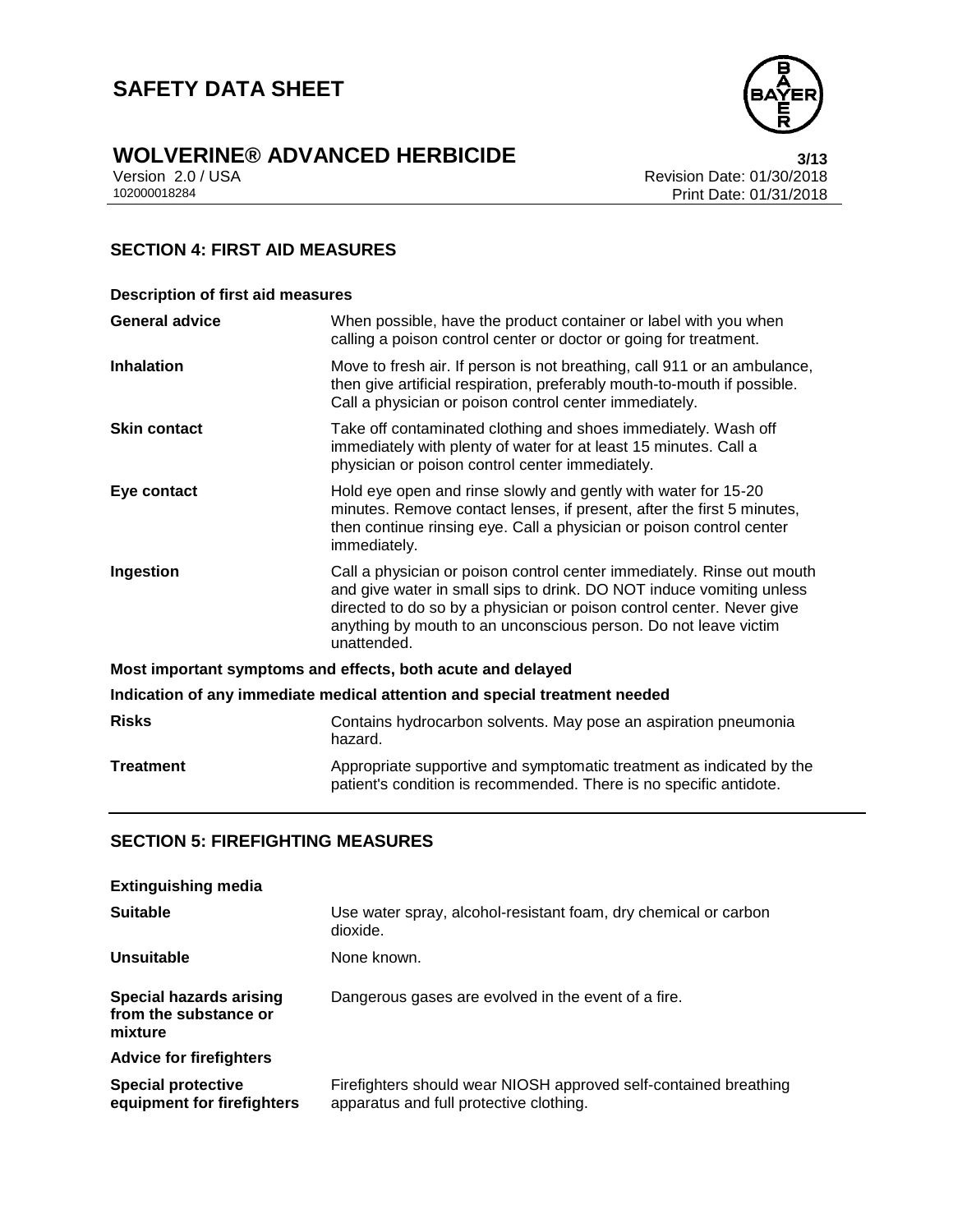

# **WOLVERINE® ADVANCED HERBICIDE**<br>Version 2.0 / USA *All***<sub>2</sub>**

Version 2.0 / USA Revision Date: 01/30/2018 Print Date: 01/31/2018

| <b>Further information</b>                             | Keep out of smoke. Fight fire from upwind position. Cool closed<br>containers exposed to fire with water spray. Do not allow run-off from<br>fire fighting to enter drains or water courses. |
|--------------------------------------------------------|----------------------------------------------------------------------------------------------------------------------------------------------------------------------------------------------|
| <b>Flash point</b><br><b>Auto-ignition temperature</b> | 104.4 °C<br>No data available                                                                                                                                                                |
| <b>Lower explosion limit</b>                           | No data available                                                                                                                                                                            |
| <b>Upper explosion limit</b>                           | No data available                                                                                                                                                                            |
| <b>Explosivity</b>                                     | Not applicable                                                                                                                                                                               |

#### **SECTION 6: ACCIDENTAL RELEASE MEASURES**

#### **Personal precautions, protective equipment and emergency procedures**

| <b>Precautions</b>                                    | Keep unauthorized people away. Isolate hazard area. Avoid contact<br>with spilled product or contaminated surfaces.                                                                                                                                                                                                                                    |
|-------------------------------------------------------|--------------------------------------------------------------------------------------------------------------------------------------------------------------------------------------------------------------------------------------------------------------------------------------------------------------------------------------------------------|
| Methods and materials for containment and cleaning up |                                                                                                                                                                                                                                                                                                                                                        |
| Methods for cleaning up                               | Soak up with inert absorbent material (e.g. sand, silica gel, acid<br>binder, universal binder, sawdust). Collect and transfer the product<br>into a properly labelled and tightly closed container. Clean<br>contaminated floors and objects thoroughly, observing environmental<br>regulations. Decontaminate tools and equipment following cleanup. |
| <b>Additional advice</b>                              | Use personal protective equipment. If the product is accidentally<br>spilled, do not allow to enter soil, waterways or waste water canal. Do<br>not allow product to contact non-target plants.                                                                                                                                                        |
| Reference to other sections                           | Information regarding safe handling, see section 7.<br>Information regarding personal protective equipment, see section 8.<br>Information regarding waste disposal, see section 13.                                                                                                                                                                    |

#### **SECTION 7: HANDLING AND STORAGE**

#### **Precautions for safe handling**

| Advice on safe handling | Handle and open container in a manner as to prevent spillage. Maintain<br>exposure levels below the exposure limit through the use of general and<br>local exhaust ventilation.                                                                                                                                                                                                                                                               |
|-------------------------|-----------------------------------------------------------------------------------------------------------------------------------------------------------------------------------------------------------------------------------------------------------------------------------------------------------------------------------------------------------------------------------------------------------------------------------------------|
| <b>Hygiene measures</b> | Wash hands thoroughly with soap and water after handling and before<br>eating, drinking, chewing gum, using tobacco, using the toilet or<br>applying cosmetics.<br>Remove Personal Protective Equipment (PPE) immediately after<br>handling this product. Before removing gloves clean them with soap and<br>water. Remove soiled clothing immediately and clean thoroughly before<br>using again. Wash thoroughly and put on clean clothing. |

#### **Conditions for safe storage, including any incompatibilities**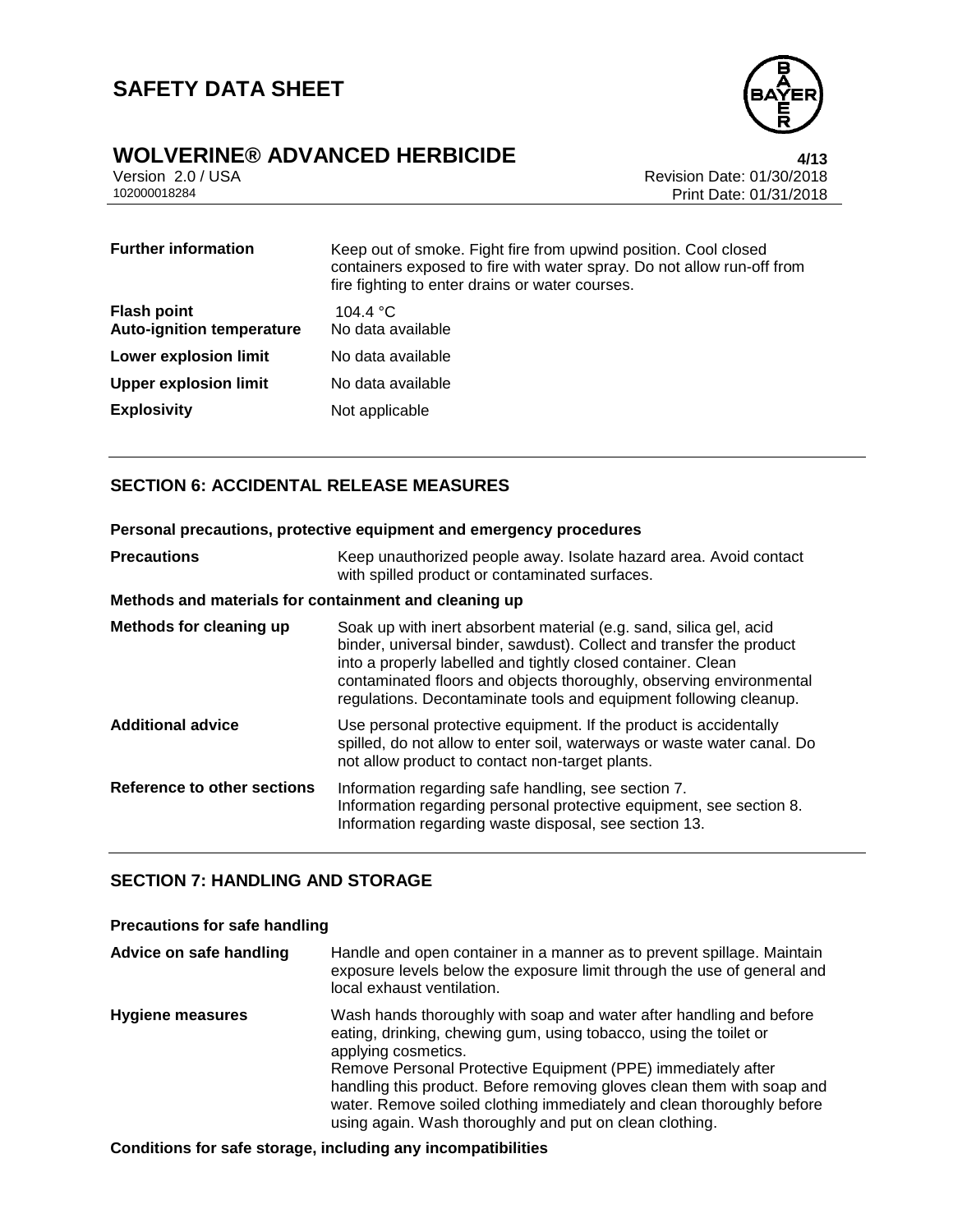

# **WOLVERINE® ADVANCED HERBICIDE**<br>Version 2.0 / USA **bigger and State:** 01/30/2018

Version 2.0 / USA Revision Date: 01/30/2018 Print Date: 01/31/2018

#### **Requirements for storage areas and containers**

Store in original container. Keep containers tightly closed in a dry, cool and well-ventilated place. Store in a cool, dry place and in such a manner as to prevent cross contamination with other crop protection products, fertilizers, food, and feed. Protect from freezing.

#### **SECTION 8: EXPOSURE CONTROLS/PERSONAL PROTECTION**

#### **Control parameters**

| <b>Components</b>                              | CAS-No.       | Control parameters             | <b>Update</b> | <b>Basis</b>       |
|------------------------------------------------|---------------|--------------------------------|---------------|--------------------|
| Bromoxynil octanoate                           | 1689-99-2     | $0.21$ mg/m $3$<br>(SK-SEN)    |               | OES BCS*           |
| Fenoxaprop-P-ethyl                             | 71283-80-2    | $2.6$ mg/m $3$<br>(TWA)        |               | OES BCS*           |
| Pyrasulfotole                                  | 365400-11-9   | $0.3$ mg/m $3$<br>(TWA)        |               | OES BCS*           |
| Naphthalene                                    | $91 - 20 - 3$ | 10 ppm<br>(TWA)                | 02 2012       | <b>ACGIH</b>       |
| Naphthalene                                    | $91 - 20 - 3$ | 50 mg/m3/10 ppm<br>(REL)       | 2010          | <b>NIOSH</b>       |
| Naphthalene                                    | $91 - 20 - 3$ | 75 mg/m3/15 ppm<br>(STEL)      | 2010          | <b>NIOSH</b>       |
| Naphthalene                                    | $91 - 20 - 3$ | 50 mg/m3/10 ppm<br>(PEL)       | 02 2006       | OSHA <sub>Z1</sub> |
| Naphthalene                                    | $91 - 20 - 3$ | 75 mg/m3/15 ppm<br>(STEL)      | 06 2008       | TN OEL             |
| Naphthalene                                    | $91 - 20 - 3$ | 50 mg/m3/10 ppm<br>(TWA)       | 06 2008       | TN OEL             |
| Naphthalene                                    | $91 - 20 - 3$ | 0.5 mg/m3/0.1 ppm<br>(TWA PEL) | 10 2014       | <b>US CA OEL</b>   |
| Naphthalene                                    | $91 - 20 - 3$ | 10 ppm<br>(TLV)                |               | OES BCS*           |
| Solvent Naphtha<br>(petroleum), heavy aromatic | 64742-94-5    | 200 mg/m3<br>(TWA)             | 03 2014       | <b>ACGIH</b>       |
| (Non-aerosol.)                                 | 64742-94-5    |                                |               |                    |
| Solvent Naphtha<br>(petroleum), heavy aromatic |               | 100 mg/m3<br>(REL)             | 2010          | <b>NIOSH</b>       |
| Solvent Naphtha<br>(petroleum), heavy aromatic | 64742-94-5    | 400 mg/m3/100 ppm<br>(REL)     | 2010          | <b>NIOSH</b>       |
| Solvent Naphtha<br>(petroleum), heavy aromatic | 64742-94-5    | 400 mg/m3/100 ppm<br>(PEL)     | 02 2006       | OSHA <sub>Z1</sub> |
| Solvent Naphtha<br>(petroleum), heavy aromatic | 64742-94-5    | 400 mg/m3/100 ppm<br>(TWA)     | 06 2008       | TN OEL             |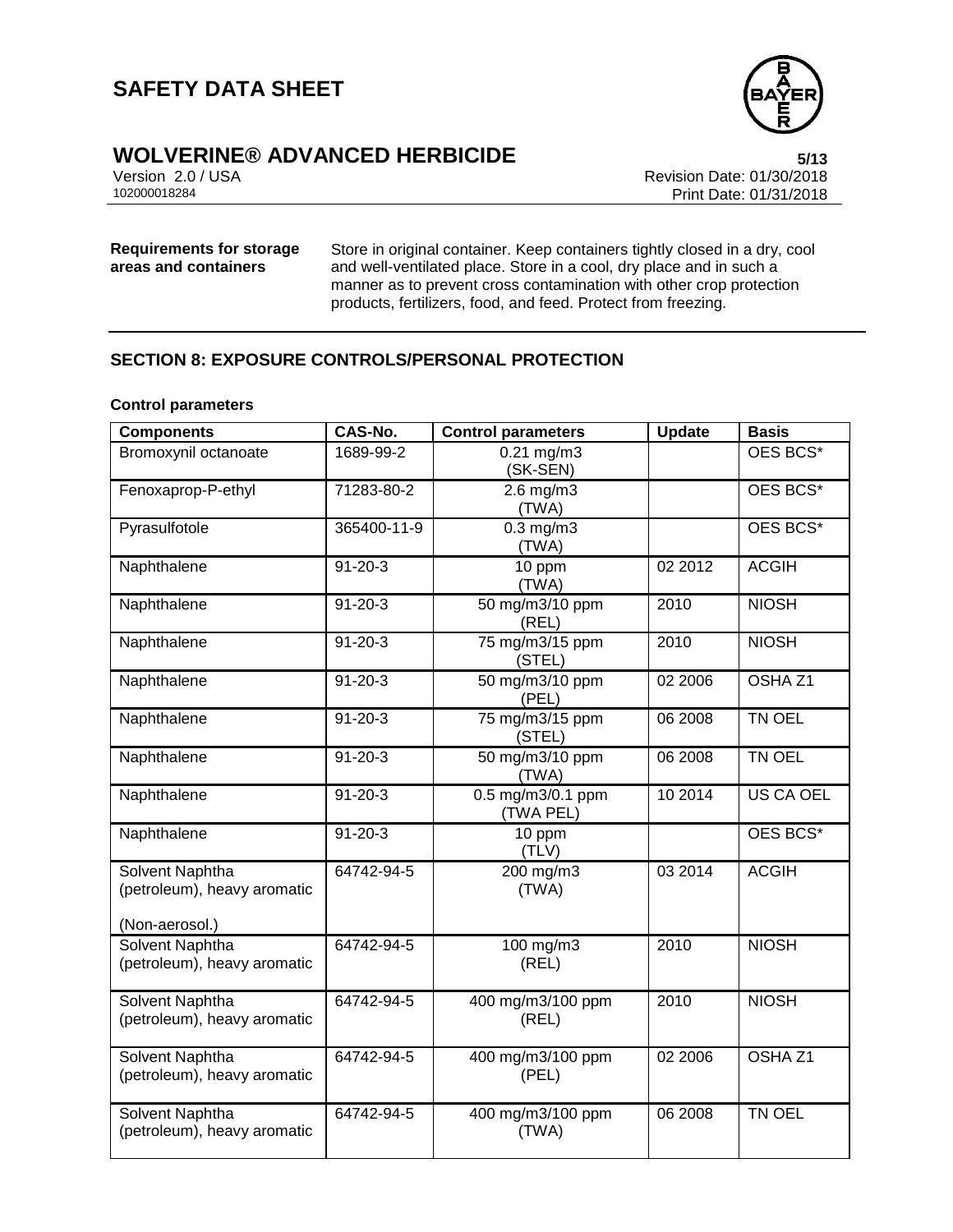

# **WOLVERINE® ADVANCED HERBICIDE**<br>Version 2.0 / USA *CONCRET CONCRET Revision Date:* **01/30/2018**

Version 2.0 / USA Revision Date: 01/30/2018 Print Date: 01/31/2018

| Solvent Naphtha<br>(petroleum), heavy aromatic | 64742-94-5 | 1,600 mg/m3/400 ppm<br>(TWA PEL) | 08 2010 | US CA OEL |
|------------------------------------------------|------------|----------------------------------|---------|-----------|
| Solvent Naphtha<br>(petroleum), heavy aromatic | 64742-94-5 | 1,350 mg/m3/300 ppm<br>(TWA PEL) | 09 2013 | US CA OEL |
| Solvent Naphtha<br>(petroleum), heavy aromatic | 64742-94-5 | 1,800 mg/m3/400 ppm<br>(STEL)    | 09 2013 | US CA OEL |

\*OES BCS: Internal Bayer AG, Crop Science Division "Occupational Exposure Standard"

#### **Biological occupational exposure limits**

| <b>Components</b> | <b>CAS-No.</b> | <b>Parameters</b>                                                        | <b>Biological</b><br>specimen | <b>Sampling time</b>            | Conc. | <b>Basis</b>         |
|-------------------|----------------|--------------------------------------------------------------------------|-------------------------------|---------------------------------|-------|----------------------|
| Naphthalene       | $91 - 20 - 3$  | 1-Naphthol,<br>with<br>hydrolysis +<br>2-Naphthol,<br>with<br>hydrolysis |                               | Sampling time:<br>End of shift. |       | <b>ACGI</b><br>H BEI |

#### **Exposure controls**

#### **Personal protective equipment**

In normal use and handling conditions please refer to the label and/or leaflet. In all other cases the following recommendations would apply.

#### **Respiratory protection**

| When respirators are required, select NIOSH approved equipment       |
|----------------------------------------------------------------------|
| based on actual or potential airborne concentrations and in          |
| accordance with the appropriate regulatory standards and/or industry |
| recommendations.                                                     |
|                                                                      |

| <b>Hand protection</b>             | Chemical resistant nitrile rubber gloves                                                                                                                                                              |  |  |
|------------------------------------|-------------------------------------------------------------------------------------------------------------------------------------------------------------------------------------------------------|--|--|
| Eye protection                     | Chemical resistant goggles must be worn.                                                                                                                                                              |  |  |
| Skin and body protection           | Wear long-sleeved shirt and long pants and shoes plus socks.                                                                                                                                          |  |  |
| <b>General protective measures</b> | Follow manufacturer's instructions for cleaning/maintaining PPE. If<br>no such instructions for washables, use detergent and warm/tepid<br>water.<br>Keep and wash PPE separately from other laundry. |  |  |

#### **SECTION 9. PHYSICAL AND CHEMICAL PROPERTIES**

| Appearance             | beige to brown                              |
|------------------------|---------------------------------------------|
| <b>Physical State</b>  | Liquid                                      |
| Odor                   | aromatic                                    |
| <b>Odour Threshold</b> | No data available                           |
| рH                     | 6.3 - 6.5 at 10 % (23 °C) (deionized water) |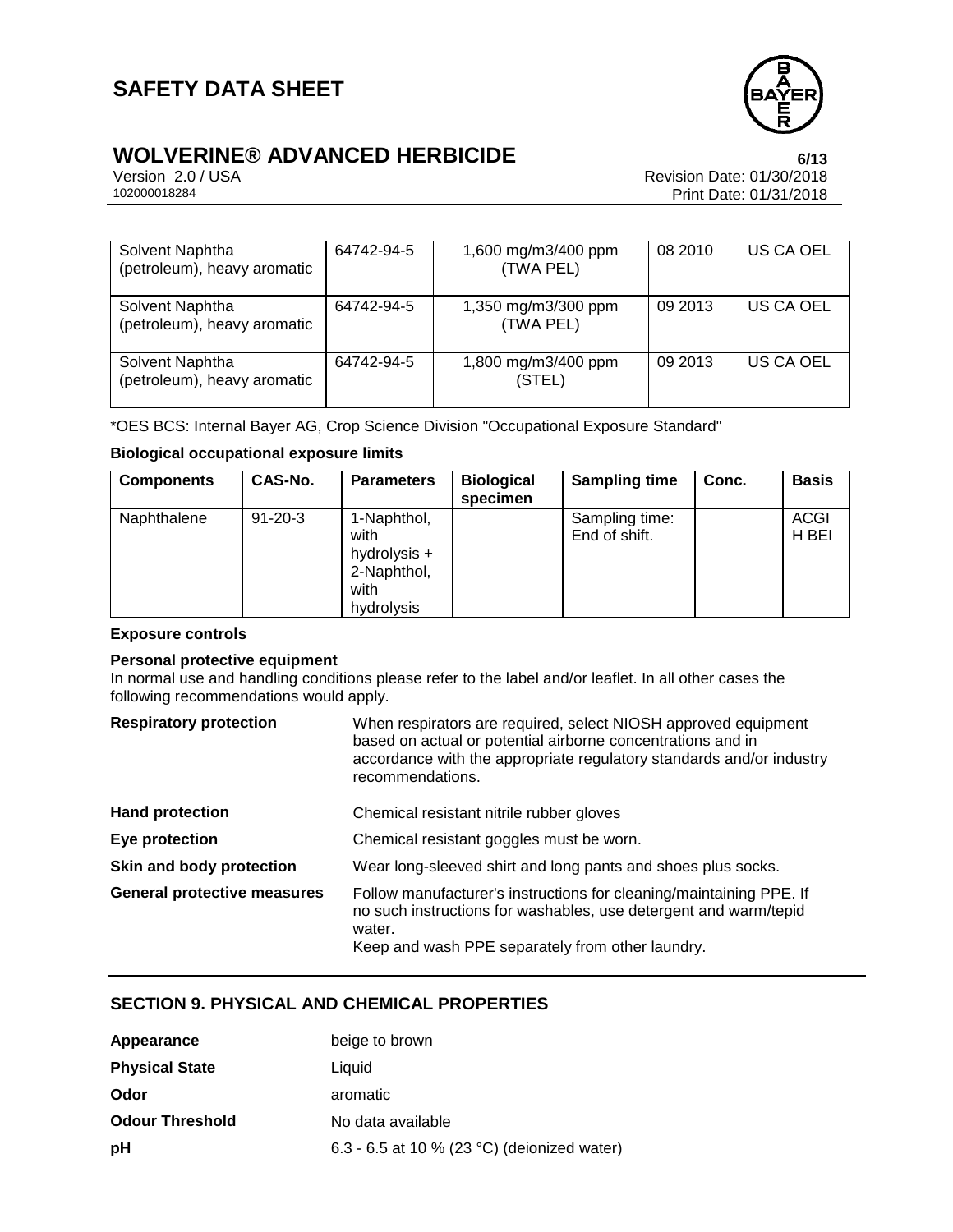

# **WOLVERINE® ADVANCED HERBICIDE**<br>
Version 2.0/USA<br>
Revision Date: 01/30/2018

Version 2.0 / USA Revision Date: 01/30/2018 Print Date: 01/31/2018

| <b>Vapor Pressure</b>                                   | No data available                      |  |  |
|---------------------------------------------------------|----------------------------------------|--|--|
| Vapor Density (Air = 1)                                 | No data available                      |  |  |
| <b>Density</b>                                          | 1.04 g/cm <sup>3</sup> at 20 °C        |  |  |
| <b>Evaporation rate</b>                                 | No data available                      |  |  |
| <b>Boiling Point</b><br><b>Melting / Freezing Point</b> | No data available<br>No data available |  |  |
| <b>Water solubility</b>                                 | emulsifiable                           |  |  |
| <b>Minimum Ignition Energy</b>                          | Not applicable                         |  |  |
| <b>Decomposition</b><br>temperature                     | Not applicable                         |  |  |
| <b>Partition coefficient: n-</b><br>octanol/water       | No data available                      |  |  |
| <b>Viscosity</b>                                        | 12 - 22 mPa.s                          |  |  |
| <b>Flash point</b><br><b>Auto-ignition temperature</b>  | 104 4 °C<br>No data available          |  |  |
| <b>Lower explosion limit</b>                            | No data available                      |  |  |
| <b>Upper explosion limit</b>                            | No data available                      |  |  |
| <b>Explosivity</b>                                      | Not applicable                         |  |  |

#### **SECTION 10: STABILITY AND REACTIVITY**

| <b>Reactivity</b>                            |                                                                    |
|----------------------------------------------|--------------------------------------------------------------------|
| <b>Thermal decomposition</b>                 | Not applicable                                                     |
| <b>Chemical stability</b>                    | Stable under normal conditions.                                    |
| <b>Possibility of hazardous</b><br>reactions | No dangerous reaction known under conditions of normal use.        |
| <b>Conditions to avoid</b>                   | Extremes of temperature and direct sunlight.                       |
| Incompatible materials                       | No data available                                                  |
| <b>Hazardous decomposition</b><br>products   | No decomposition products expected under normal conditions of use. |

#### **SECTION 11: TOXICOLOGICAL INFORMATION**

**Exposure routes** Ingestion, Eye contact, Skin Absorption, Inhalation **Immediate Effects**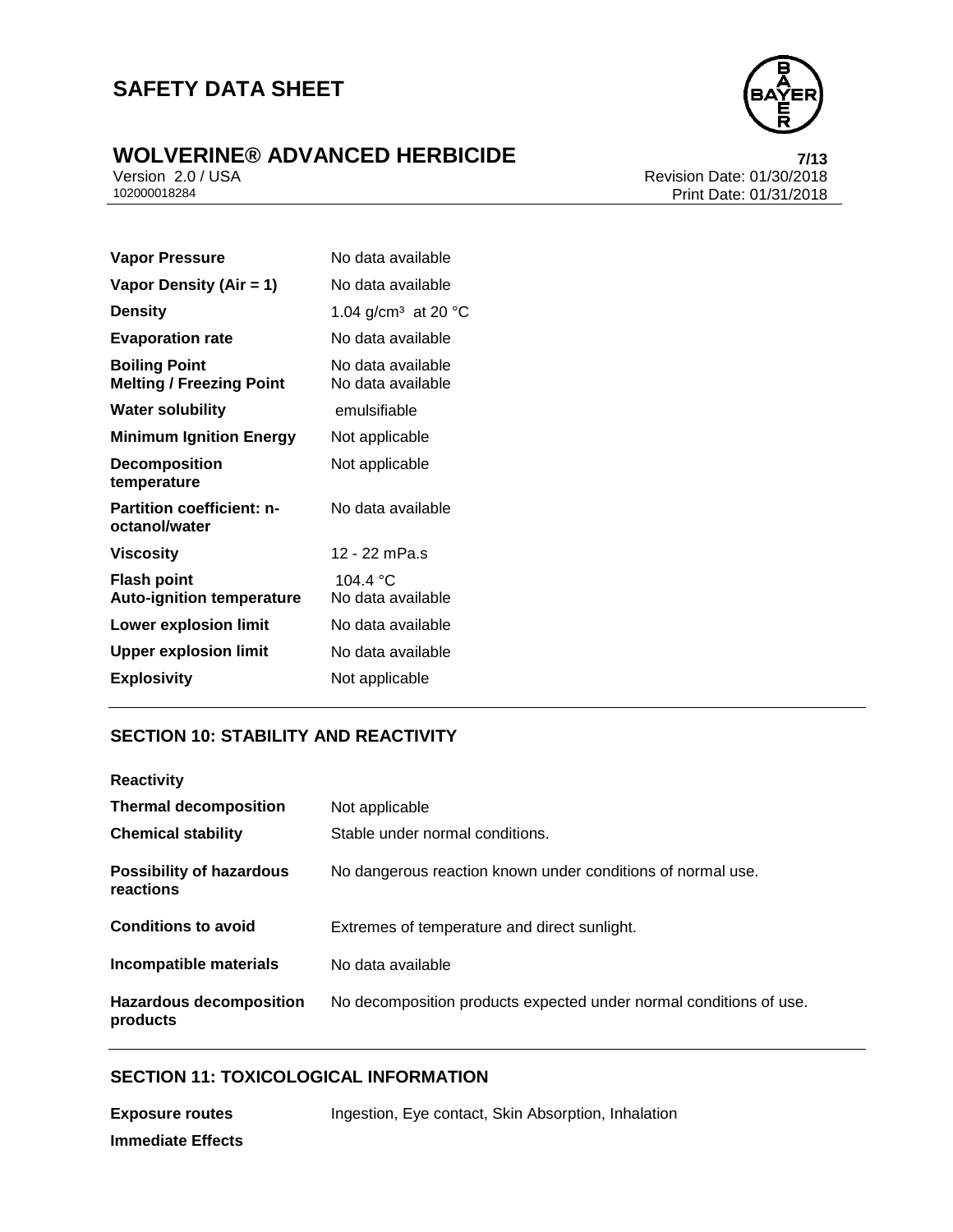

### **WOLVERINE® ADVANCED HERBICIDE 8/13**

Version 2.0 / USA Revision Date: 01/30/2018<br>102000018284<br>Print Date: 01/31/2018 Print Date: 01/31/2018

| Eye                                  | Corrosive - causes irreversible eye damage.                                                                                          |  |  |  |
|--------------------------------------|--------------------------------------------------------------------------------------------------------------------------------------|--|--|--|
| <b>Skin</b>                          | Prolonged or frequently repeated skin contact may cause allergic<br>reactions in some individuals. Harmful if absorbed through skin. |  |  |  |
| Ingestion                            | Harmful if swallowed.                                                                                                                |  |  |  |
| Information on toxicological effects |                                                                                                                                      |  |  |  |
| <b>Acute oral toxicity</b>           | LD50 (female Rat) 1,105 mg/kg                                                                                                        |  |  |  |
| <b>Acute inhalation toxicity</b>     | $LC50$ (Rat) > 2.02 mg/l<br>Exposure time: 4 h<br>Determined in the form of liquid aerosol.<br>highest concentration tested          |  |  |  |
| <b>Acute dermal toxicity</b>         | $LD50$ (Rat) > 2,000 mg/kg                                                                                                           |  |  |  |
| <b>Skin irritation</b>               | Moderate skin irritation. (Rabbit)                                                                                                   |  |  |  |
| Eye irritation                       | Severe eye irritation. (Rabbit)                                                                                                      |  |  |  |
| <b>Sensitisation</b>                 | Sensitising (Guinea pig)                                                                                                             |  |  |  |

#### **Assessment STOT Specific target organ toxicity – repeated exposure**

Bromoxynil caused specific target organ toxicity in experimental animal studies in the following organ(s): Liver. The observed effects do not appear to be relevant for humans.

Fenoxaprop-P-ethyl did not cause specific target organ toxicity in rats. Fenoxaprop-P-ethyl caused specific target organ toxicity in experimental animal studies in mice in the following organ(s): Kidney. Pyrasulfotole did not cause specific target organ toxicity in experimental animal studies.

#### **Assessment mutagenicity**

Bromoxynil was not mutagenic or genotoxic based on the overall weight of evidence in a battery of in vitro and in vivo tests.

Fenoxaprop-P-ethyl was not mutagenic or genotoxic in a battery of in vitro and in vivo tests. Pyrasulfotole was not genotoxic in a battery of in vitro and in vivo tests.

#### **Assessment carcinogenicity**

Bromoxynil caused at high dose levels an increased incidence of tumours in mice in the following organ(s): Liver. The mechanism of tumour formation is not considered to be relevant to man. Fenoxaprop-P-ethyl demonstrated no carcinogenic potential in a lifetime feeding study in rats. Fenoxaprop-P-ethyl caused an increased incidence of liver tumours in mice at high doses. Fenoxaprop-P-ethyl causes tumours through peroxisome proliferation. The mechanism that triggers tumours in rodents and the type of tumours observed are not relevant to humans.

Pyrasulfotole caused at high dose levels an increased incidence of tumours in the following organ(s): Cornea, urinary bladder. The mechanism that triggers tumours in rodents and the type of tumours observed are not relevant to humans.

#### **ACGIH**

| Naphthalene<br>Solvent Naphtha (petroleum), heavy aromatic | $91 - 20 - 3$<br>64742-94-5 | Group A3<br>Group A3 |
|------------------------------------------------------------|-----------------------------|----------------------|
| <b>NTP</b>                                                 |                             |                      |
| Naphthalene                                                | $91 - 20 - 3$               |                      |
| <b>IARC</b>                                                |                             |                      |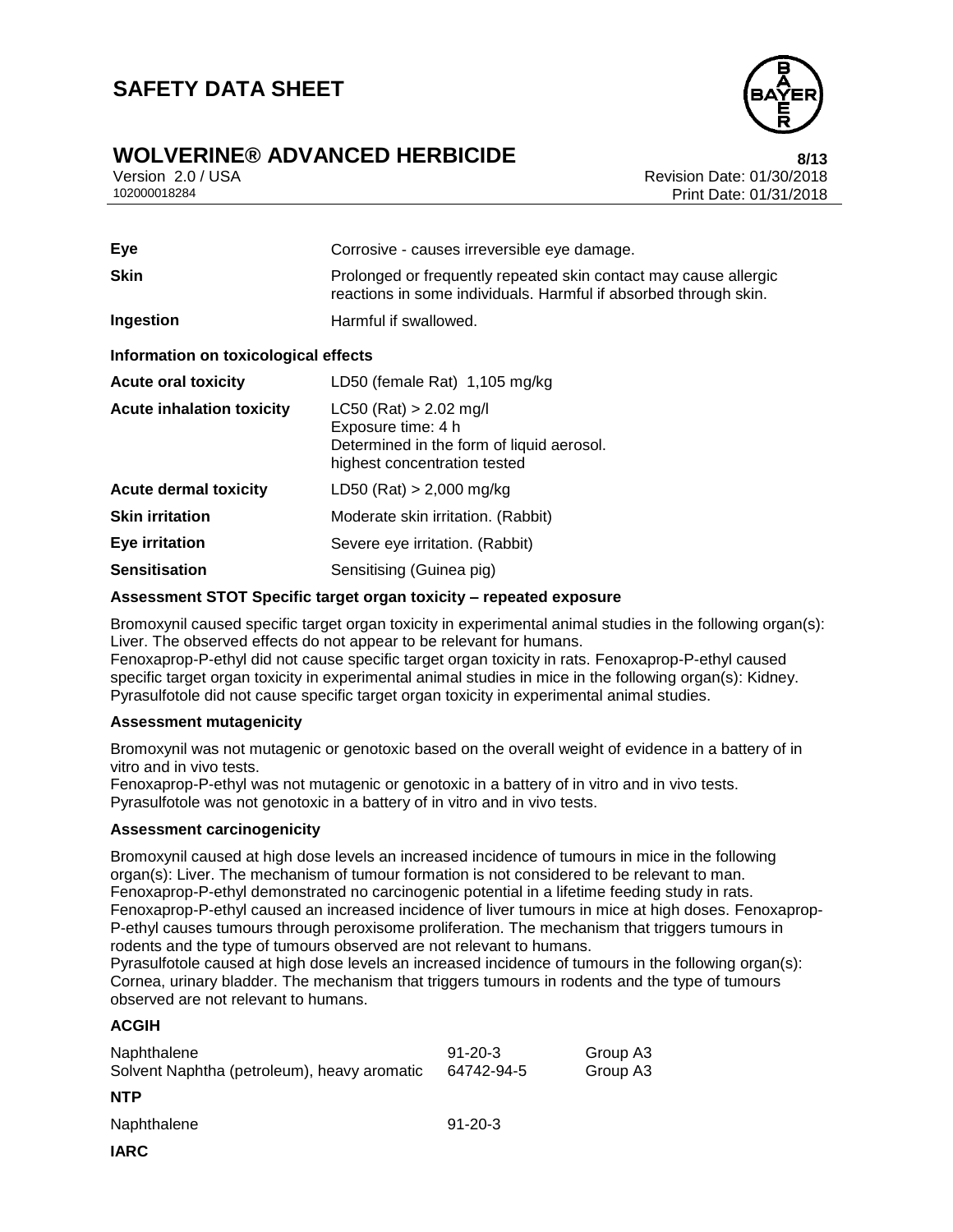### **WOLVERINE® ADVANCED HERBICIDE 9/13**

Version 2.0 / USA Revision Date: 01/30/2018 Print Date: 01/31/2018

Naphthalene 91-20-3 Overall evaluation: 2B

#### **OSHA**

None.

#### **Assessment toxicity to reproduction**

Bromoxynil did not cause reproductive toxicity in a two-generation study in rats. Fenoxaprop-P-ethyl did not cause reproductive toxicity in a two-generation study in rats. Pyrasulfotole did not cause reproductive toxicity in a two-generation study in rats.

#### **Assessment developmental toxicity**

Bromoxynil caused a delayed foetal growth, an increased incidence of non-specific malformations. Bromoxynil caused developmental toxicity only at dose levels toxic to the dams. Fenoxaprop-P-ethyl did not cause developmental toxicity in rats and rabbits. Pyrasulfotole did not cause developmental toxicity in rats and rabbits.

#### **Further information**

Only acute toxicity studies have been performed on the formulated product. The non-acute information pertains to the active ingredient(s).

#### **SECTION 12: ECOLOGICAL INFORMATION**

| <b>Toxicity to fish</b>                     | LC50 (Oncorhynchus mykiss (rainbow trout)) 0.39 mg/l<br>Exposure time: 96 h<br>The value mentioned relates to the active ingredient fenoxaprop-P-ethyl.                                                                                                                                                   |  |  |
|---------------------------------------------|-----------------------------------------------------------------------------------------------------------------------------------------------------------------------------------------------------------------------------------------------------------------------------------------------------------|--|--|
|                                             | LC50 (Lepomis macrochirus (Bluegill sunfish)) 0.029 mg/l<br>Exposure time: 96 h<br>The value mentioned relates to the active ingredient bromoxynil<br>octanoate.                                                                                                                                          |  |  |
|                                             | LC50 (Lepomis macrochirus (Bluegill sunfish)) 0.029 mg/l<br>Exposure time: 96 h<br>The value mentioned relates to the active ingredient bromoxynil<br>heptanoate.                                                                                                                                         |  |  |
| <b>Toxicity to aquatic</b><br>invertebrates | EC50 (Daphnia magna (Water flea)) > 1,058 mg/l<br>Exposure time: 48 h<br>The value mentioned relates to the active ingredient fenoxaprop-P-ethyl.<br>EC50 (Daphnia magna (Water flea)) 0.046 mg/l<br>Exposure time: 48 h<br>The value mentioned relates to the active ingredient bromoxynil<br>octanoate. |  |  |
|                                             | EC50 (Daphnia magna (Water flea)) 0.031 mg/l<br>Exposure time: 48 h<br>The value mentioned relates to the active ingredient bromoxynil<br>heptanoate.                                                                                                                                                     |  |  |

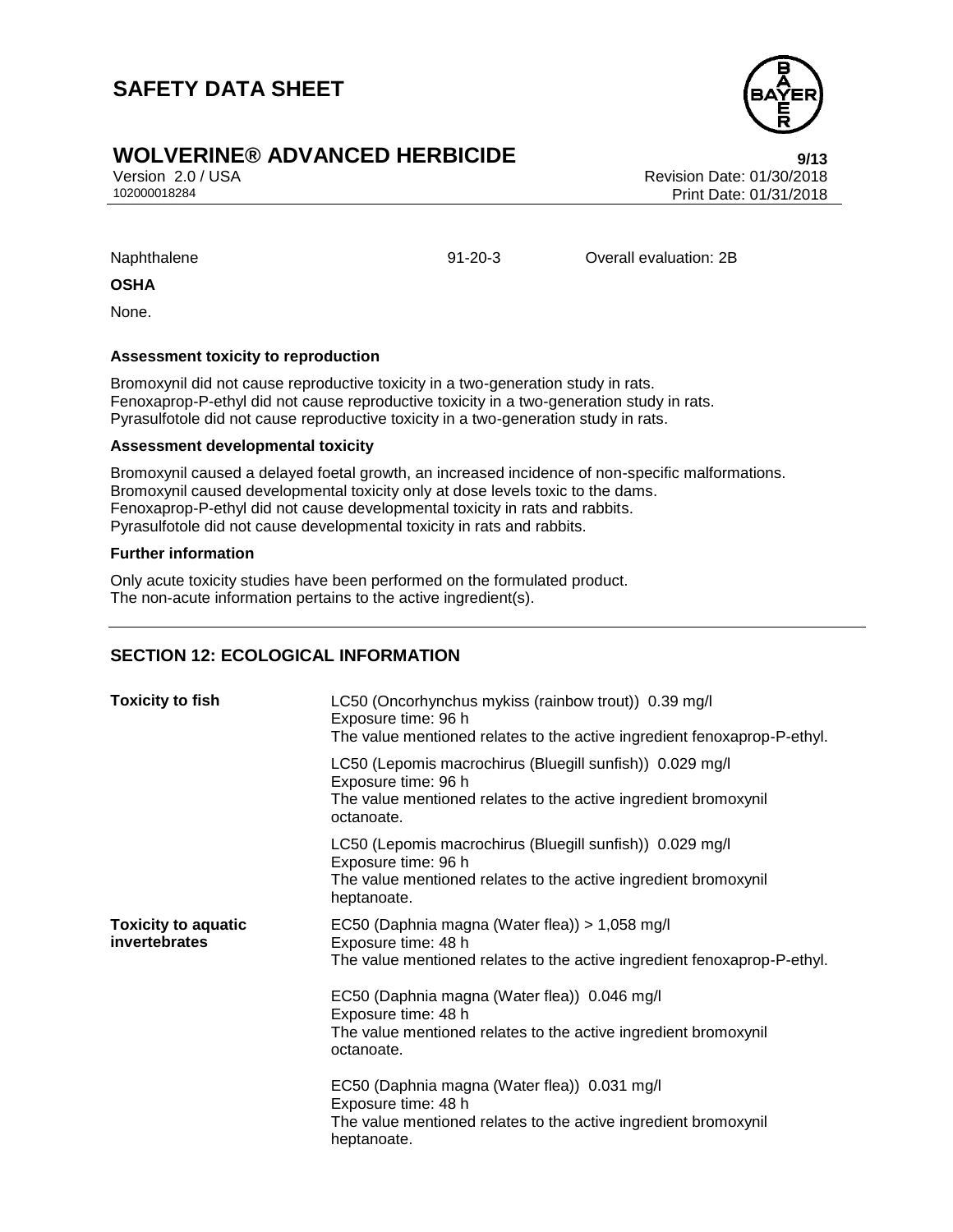

# **WOLVERINE® ADVANCED HERBICIDE**<br>Version 2.0 / USA **10/13**<br>Revision Date: 01/30/2018

Version 2.0 / USA Revision Date: 01/30/2018<br>102000018284<br>Print Date: 01/31/2018 Print Date: 01/31/2018

| <b>Toxicity to aquatic plants</b> | EC50 (Raphidocelis subcapitata (freshwater green alga)) 0.54 mg/l<br>Exposure time: 72 h<br>The value mentioned relates to the active ingredient fenoxaprop-P-ethyl.                                                                                                                                             |
|-----------------------------------|------------------------------------------------------------------------------------------------------------------------------------------------------------------------------------------------------------------------------------------------------------------------------------------------------------------|
|                                   | EC50 (Navicula pelliculosa (Freshwater diatom)) 0.043 mg/l<br>Exposure time: 120 h<br>The value mentioned relates to the active ingredient bromoxynil<br>octanoate.                                                                                                                                              |
|                                   | EC50 (Raphidocelis subcapitata (freshwater green alga)) 0.083 mg/l<br>Exposure time: 120 h<br>The value mentioned relates to the active ingredient bromoxynil<br>heptanoate.                                                                                                                                     |
| <b>Biodegradability</b>           | Bromoxynil:<br>Not rapidly biodegradable<br>Fenoxaprop-P-ethyl:<br>Not rapidly biodegradable<br>Pyrasulfotole:<br>Not rapidly biodegradable                                                                                                                                                                      |
| Koc                               | Bromoxynil: Koc: 108 - 239<br>Fenoxaprop-P-ethyl: Koc: 11354<br>Pyrasulfotole: Koc: 20 - 213                                                                                                                                                                                                                     |
| <b>Bioaccumulation</b>            | Bromoxynil: Bioconcentration factor (BCF) 230<br>Does not bioaccumulate.<br>Fenoxaprop-P-ethyl: Bioconcentration factor (BCF) 338<br>Does not bioaccumulate.<br>Pyrasulfotole:<br>Does not bioaccumulate.                                                                                                        |
| <b>Mobility in soil</b>           | Bromoxynil: Moderately mobile in soils<br>Fenoxaprop-P-ethyl: Immobile in soil<br>Pyrasulfotole: Moderately mobile in soils                                                                                                                                                                                      |
| <b>Environmental precautions</b>  | Do not apply directly to water, to areas where surface water is present<br>or to intertidal areas below the mean high water mark.<br>Do not contaminate surface or ground water by cleaning equipment or<br>disposal of wastes, including equipment wash water.<br>Apply this product as specified on the label. |

#### **SECTION 13: DISPOSAL CONSIDERATIONS**

#### **Waste treatment methods**

| <b>Product</b> | Do not contaminate water, food, or feed by disposal.<br>Dispose in accordance with all local, state/provincial and federal<br>regulations.<br>It is best to use all of the product in accordance with label directions. If it<br>is necessary to dispose of unused product, please follow container label<br>instructions and applicable local guidelines. |
|----------------|------------------------------------------------------------------------------------------------------------------------------------------------------------------------------------------------------------------------------------------------------------------------------------------------------------------------------------------------------------|
|                |                                                                                                                                                                                                                                                                                                                                                            |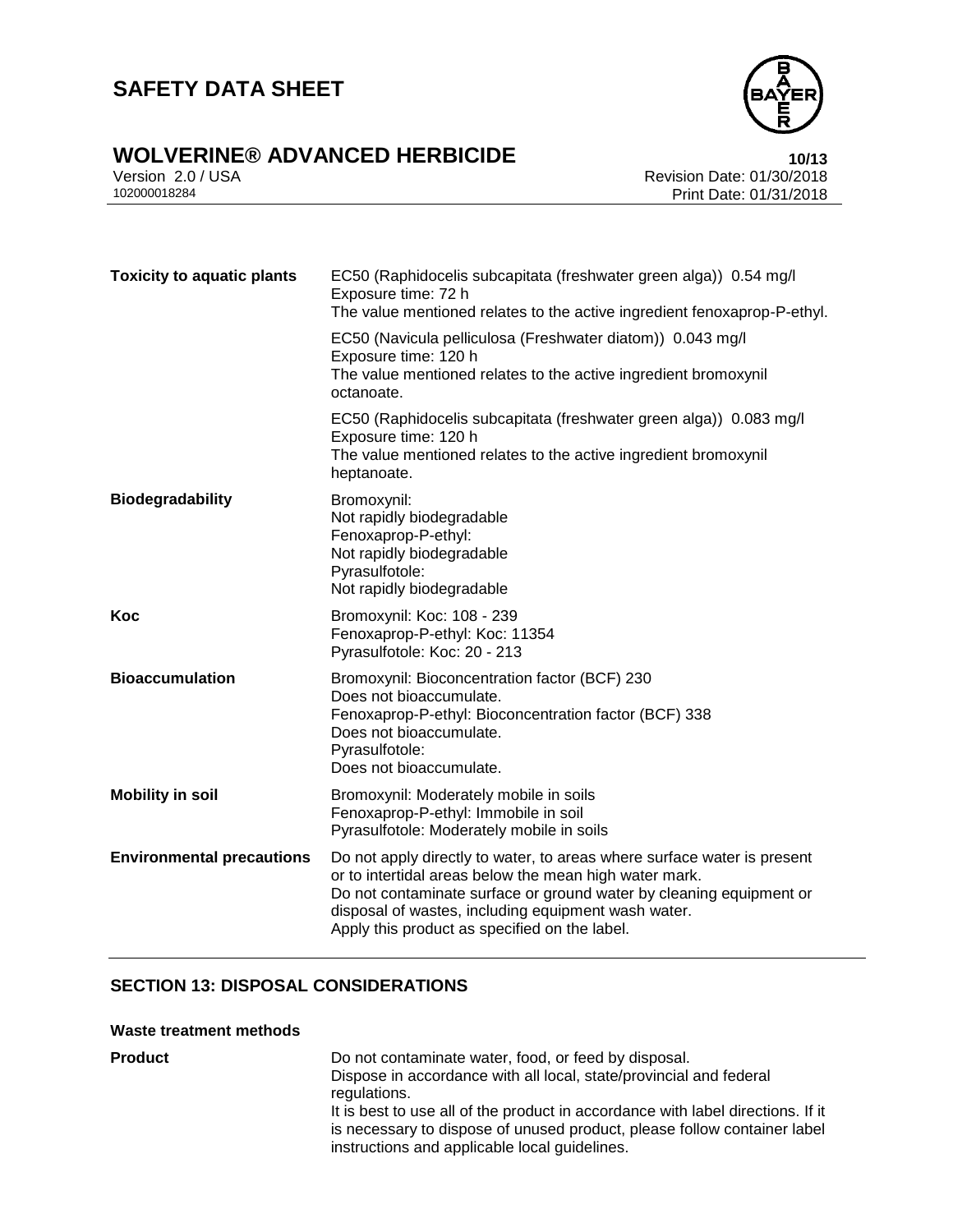

# **WOLVERINE® ADVANCED HERBICIDE**<br>Version 2.0 / USA **11/13**<br>Revision Date: 01/30/2018

Version 2.0 / USA Revision Date: 01/30/2018<br>102000018284<br>Print Date: 01/31/2018 Print Date: 01/31/2018

| <b>Contaminated packaging</b> | Do not re-use empty packagings.<br>Triple rinse containers.<br>Puncture container to avoid re-use.<br>Dispose of empty container in a sanitary landfill or by incineration, or, if<br>allowed by State/Provincial and local authorities, by burning.<br>If burned, stay out of smoke.<br>Follow advice on product label and/or leaflet. |
|-------------------------------|-----------------------------------------------------------------------------------------------------------------------------------------------------------------------------------------------------------------------------------------------------------------------------------------------------------------------------------------|
| <b>RCRA Information</b>       | Characterization and proper disposal of this material as a special or<br>hazardous waste is dependent upon Federal, State and local laws and<br>are the user's responsibility. RCRA classification may apply.                                                                                                                           |

#### **SECTION 14: TRANSPORT INFORMATION**

| 49CFR                    |                                                          |
|--------------------------|----------------------------------------------------------|
| UN number                | 3082                                                     |
| Class                    | 9                                                        |
| Packaging group          | Ш                                                        |
| Marine pollutant         | Marine pollutant                                         |
| Proper shipping name     | ENVIRONMENTALLY HAZARDOUS SUBSTANCES, LIQUID,<br>N.O.S.  |
|                          | (FENOXAPROP-P-ETHYL, BROMOXYNIL, NAPHTHALENE)            |
| <b>RQ</b>                | Reportable Quantity is reached with 5,000 lb of product. |
|                          |                                                          |
| <b>IMDG</b><br>UN number | 3082                                                     |
| Class                    | 9                                                        |
| Packaging group          | Ш                                                        |
| Marine pollutant         | <b>YES</b>                                               |
| Proper shipping name     | ENVIRONMENTALLY HAZARDOUS SUBSTANCE, LIQUID,<br>N.O.S.   |
|                          | (FENOXAPROP-P-ETHYL, BROMOXYNIL SOLUTION)                |
|                          |                                                          |
| <b>IATA</b>              |                                                          |
| UN number                | 3082                                                     |
| Class                    | 9                                                        |
| Packaging group          | Ш                                                        |
| Environm. Hazardous Mark | <b>YES</b>                                               |
| Proper shipping name     | ENVIRONMENTALLY HAZARDOUS SUBSTANCE, LIQUID,             |
|                          | N.O.S.                                                   |
|                          | (FENOXAPROP-P-ETHYL, BROMOXYNIL SOLUTION)                |

This transportation information is not intended to convey all specific regulatory information relating to this product. It does not address regulatory variations due to package size or special transportation requirements.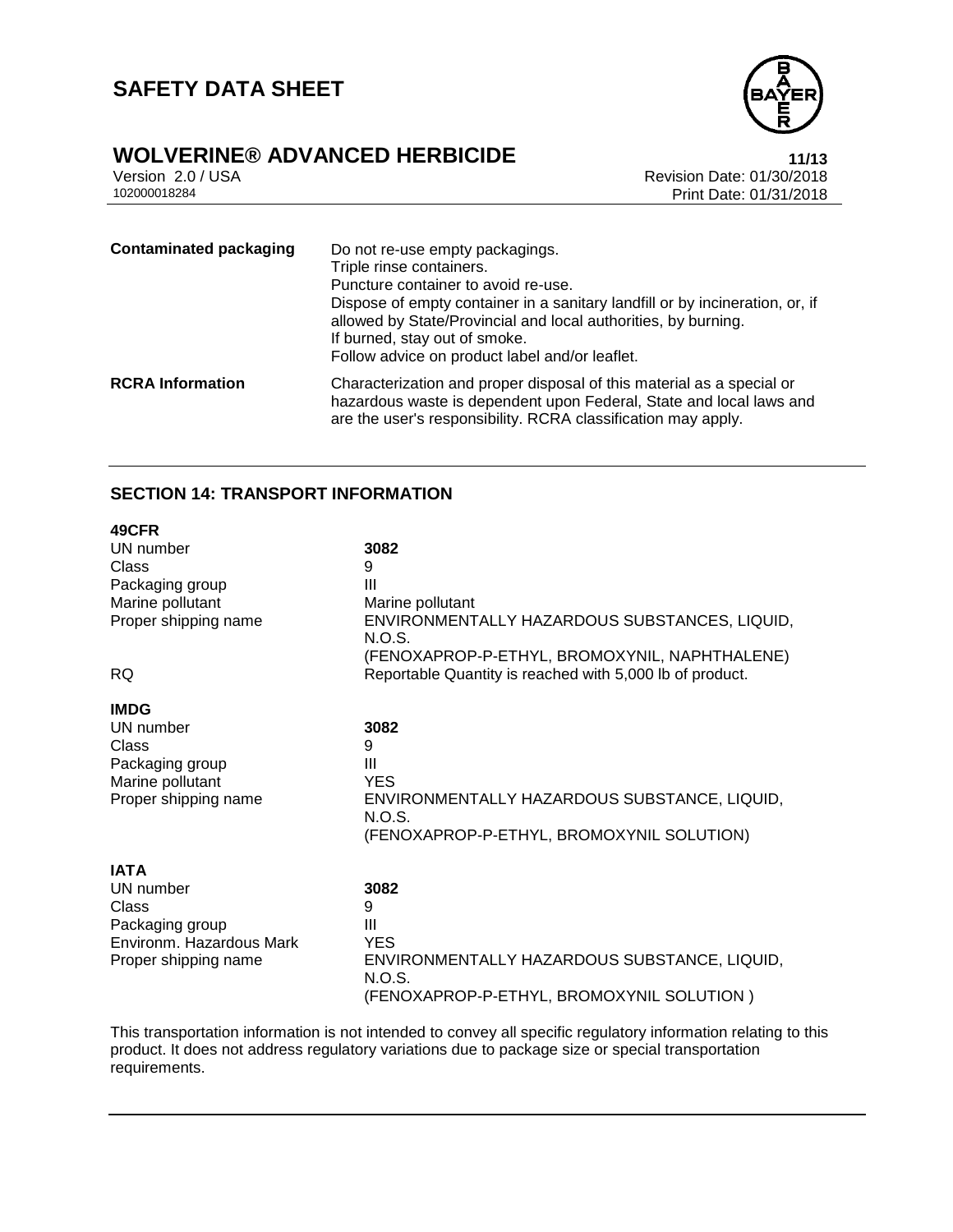

# **WOLVERINE® ADVANCED HERBICIDE**<br>Version 2.0 / USA **12/13**<br>Revision Date: 01/30/2018

Version 2.0 / USA Revision Date: 01/30/2018<br>102000018284<br>Print Date: 01/31/2018 Print Date: 01/31/2018

#### **SECTION 15: REGULATORY INFORMATION**

| <b>EPA Registration No.</b><br><b>US Federal Regulations</b>                                      | 264-1168      |           |                        |           |
|---------------------------------------------------------------------------------------------------|---------------|-----------|------------------------|-----------|
| <b>TSCA list</b>                                                                                  |               |           |                        |           |
| Bromoxynil octanoate                                                                              | 1689-99-2     |           |                        |           |
| Naphthalene                                                                                       | $91 - 20 - 3$ |           |                        |           |
| Solvent Naphtha (petroleum), heavy                                                                | 64742-94-5    |           |                        |           |
| aromatic                                                                                          |               |           |                        |           |
| N,N-Dimethyl decanamide                                                                           | 14433-76-2    |           |                        |           |
| Fatty alcohol ethoxylate                                                                          | 78330-21-9    |           |                        |           |
| Dodecyl benzene sulphonate, calcium salt                                                          | 26264-06-2    |           |                        |           |
| 2-Ethylhexan-1-ol                                                                                 | 104-76-7      |           |                        |           |
| US. Toxic Substances Control Act (TSCA) Section 12(b) Export Notification (40 CFR 707, Subpt D)   |               |           |                        |           |
| None.<br><b>SARA Title III - Section 302 - Notification and Information</b>                       |               |           |                        |           |
| None.                                                                                             |               |           |                        |           |
|                                                                                                   |               |           |                        |           |
| <b>SARA Title III - Section 313 - Toxic Chemical Release Reporting</b>                            | 1689-99-2     |           |                        | 1.0%      |
| Bromoxynil octanoate<br>Naphthalene                                                               | $91 - 20 - 3$ |           |                        | 0.1%      |
| <b>US States Regulatory Reporting</b>                                                             |               |           |                        |           |
| <b>CA Prop65</b>                                                                                  |               |           |                        |           |
| This product contains a chemical known to the State of California to cause cancer.                |               |           |                        |           |
| Naphthalene                                                                                       | $91 - 20 - 3$ |           |                        |           |
|                                                                                                   |               |           |                        |           |
| This product contains a chemical known to the State of California to cause birth defects or other |               |           |                        |           |
| reproductive harm.                                                                                |               |           |                        |           |
| Bromoxynil octanoate                                                                              | 1689-99-2     |           | Developmental toxin.   |           |
|                                                                                                   |               |           |                        |           |
| <b>US State Right-To-Know Ingredients</b>                                                         |               |           |                        |           |
| Bromoxynil octanoate                                                                              | 1689-99-2     | <b>NJ</b> |                        |           |
| Naphthalene                                                                                       | $91 - 20 - 3$ |           | CA, CT, IL, MN, NJ, RI |           |
| Solvent Naphtha (petroleum), heavy                                                                | 64742-94-5    |           | CA, CT, MN, NJ, RI     |           |
| aromatic                                                                                          |               |           |                        |           |
| Dodecyl benzene sulphonate, calcium salt                                                          | 26264-06-2    |           | CA, CT, IL, NJ         |           |
| 2-Ethylhexan-1-ol                                                                                 | 104-76-7      | <b>CT</b> |                        |           |
|                                                                                                   |               |           |                        |           |
| <b>Canadian Regulations</b>                                                                       |               |           |                        |           |
| <b>Canadian Domestic Substance List</b>                                                           |               |           |                        |           |
| None.                                                                                             |               |           |                        |           |
|                                                                                                   |               |           |                        |           |
| Environmental                                                                                     |               |           |                        |           |
| <b>CERCLA</b>                                                                                     |               |           |                        |           |
| Naphthalene                                                                                       | $91 - 20 - 3$ |           |                        |           |
| Dodecyl benzene sulphonate, calcium salt                                                          | 26264-06-2    |           |                        | 1,000 lbs |
| <b>Clean Water Section 307 Priority Pollutants</b>                                                |               |           |                        |           |
| Naphthalene                                                                                       | $91 - 20 - 3$ |           |                        |           |
| Safe Drinking Water Act Maximum Contaminant Levels                                                |               |           |                        |           |
| Naphthalene                                                                                       | $91 - 20 - 3$ |           |                        |           |